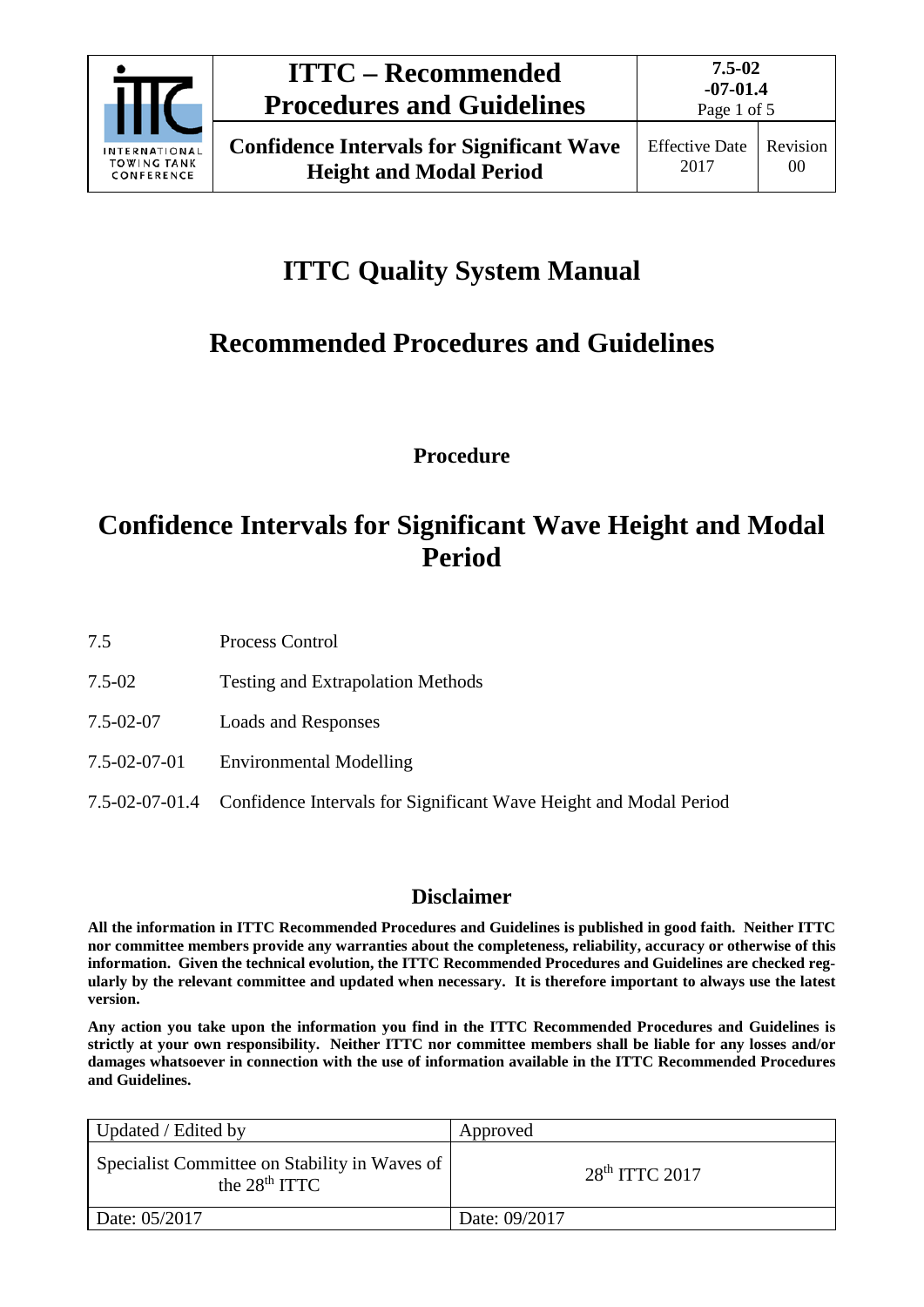

# **ITTC – Recommended Procedures and Guidelines**

### **Table of Contents**

- **1. [PURPOSE OF PROCEDURE..............3](#page-2-0)**
- **2. INTRODUCTION [.................................3](#page-2-1) 2.1 [Statistical Uncertainty.......................3](#page-2-2)**
- **3. [SPECTRAL ANALYSIS.......................3](#page-2-3)**
- **3.1 [Significant Wave Height](#page-3-0) ...................4**
- **3.2 [Modal Period......................................5](#page-4-0)**
- **4. REFERENCES [......................................5](#page-4-1)**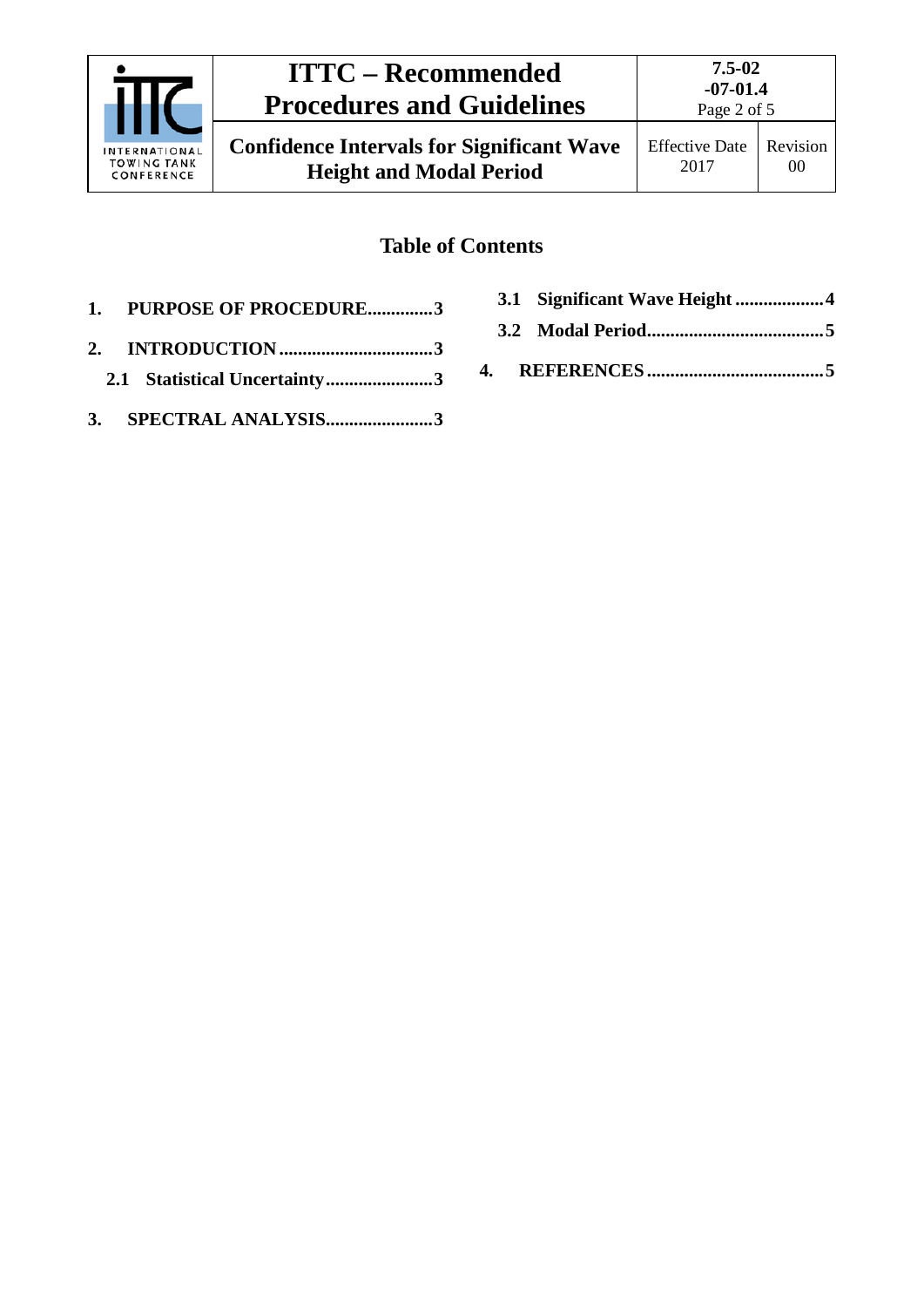

#### **Confidence Intervals for Significant Wave Height and Modal Period**

#### <span id="page-2-0"></span>**1. PURPOSE OF PROCEDURE**

The purpose of this procedure is to formulate the process for characterizing the uncertainty of wave data resulting from random seas data collected at either model or full scale. Wave data is collected in both controlled and uncontrolled environments—typically in a controlled environment for model-scale data and in an uncontrolled environment for full-scale data. The contribution of uncertainty is characterized by a variance of the estimates.

This procedure only deals with the statistical uncertainty of the random wave data resulting from the finite size of the sample.

#### <span id="page-2-1"></span>**2. INTRODUCTION**

Measured wave data are considered random numbers because the environment is intrinsically random and the sample size is finite. Random wave data are characterized in terms of significant wave height and modal period, there is uncertainty associated with each of these quantities.

The statistical uncertainty of significant wave height and modal period will be expressed in terms of confidence intervals for their estimates.

#### <span id="page-2-2"></span>**2.1 Statistical Uncertainty**

Statistical uncertainty analysed in this procedure is a result of the finite size of the sample data set, making averages random. The assumption of a normal distribution for these averages is based on the Central Limit Theorem.

A normal distribution is defined by its mean value and variance. The mean value of the estimate approximately equals the estimate itself. The variance of the estimate is computed from the record time-series data. Thus, the uncertainty is quantified by the variance of the estimates (*i.e*., mean and variance).

The calculation of the variance of an estimate has to account for the dependency of data points within each record, which are near to each other in time. Two different procedures are provided for significant wave height and one is presented for modal period.

#### <span id="page-2-3"></span>**3. SPECTRAL ANALYSIS**

To analyze and verify the wave conditions, produced in a wave basin or observed at sea, spectral analysis techniques must be employed.

The wave data that is to be used for spectral analysis must be despiked and calibrated wave. The frequency spectrum of the waves is obtained by performing a Fourier transform on the raw wave data, producing the spectral estimate  $\hat{S}(\omega)$  for the wave time series. The spectrum is formed applying no windowing or overlapping.

Throughout this document the estimate from the measured data will be denoted by a "hat". For example  $\hat{S}(\omega)$  is the measured spectral estimate while  $S(\omega)$  is the theoretical/target spectrum. Additionally, it should be noted that the spectral shape  $S(\omega)$  can be related to the spectrum in Hz,  $S_f(f)$  by the following relation:

$$
S_f(f) = 2\pi S \left(\frac{\omega}{2\pi}\right)
$$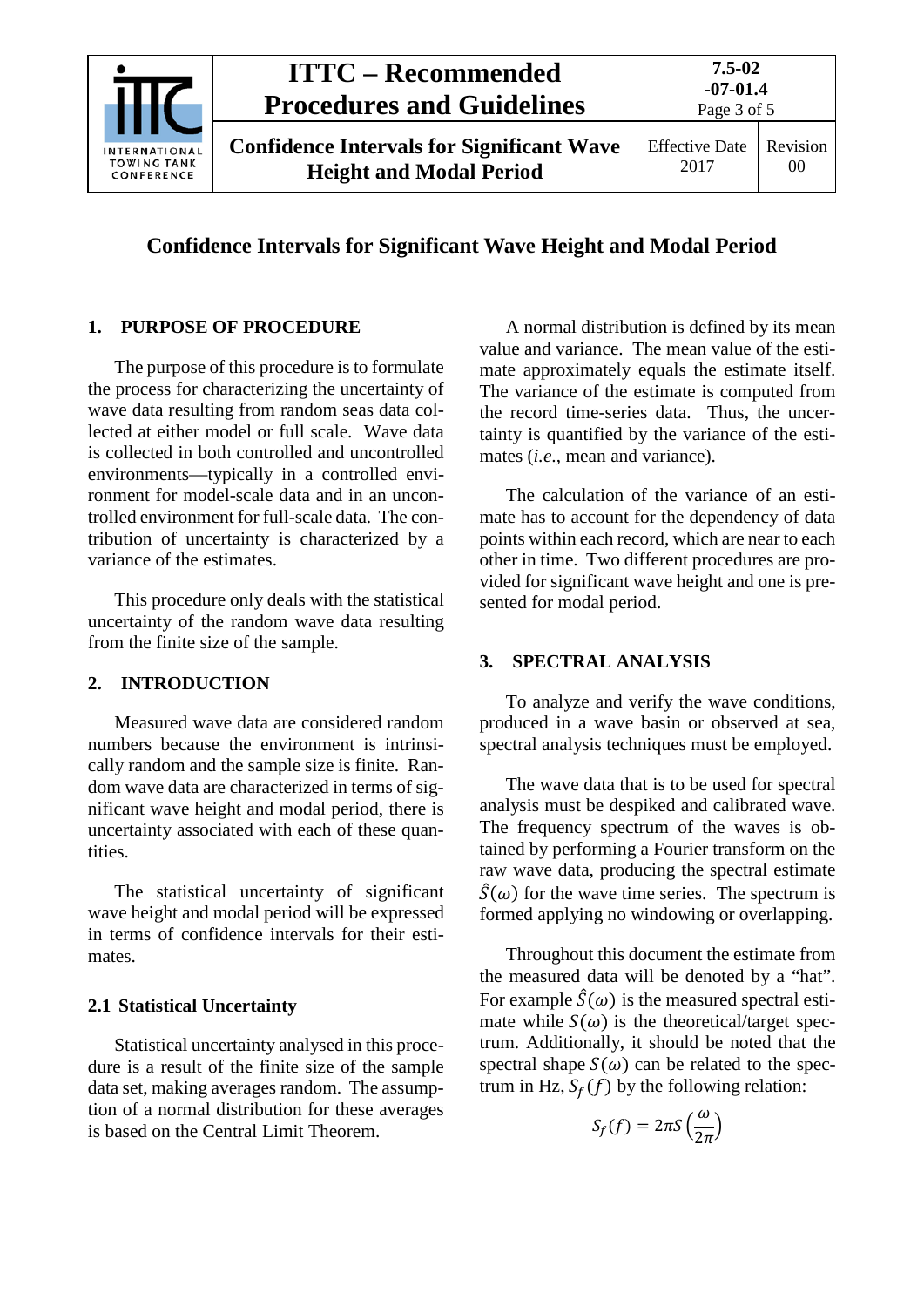

Page 4 of 5

The integral of the resulting frequency spectrum with respect to angular frequency is equal to the variance of data, or

$$
\hat{\sigma}^2 = \int_0^\infty \hat{S}(\omega) d\omega
$$

where  $\hat{\sigma}$  is a standard deviation of the time history of wave elevation.

#### <span id="page-3-0"></span>**3.1 Significant Wave Height**

As the wave data consists of a time series of random data, the significant wave height and its confidence limits can be derived directly from the time series using the techniques presented in ITTC Procedure 7.5-02-01-08, "Single Significant Amplitude and Confidence Intervals for Stochastic Processes," ITTC (2017), remembering that the significant wave height is four (4) time the standard deviation of the measured waves, rather than the factor of two (2) for single significant amplitude (SSA). Alternatively, the technique of Young (1986, 1995) can be used to obtain the significant wave height and its confidence bands directly from integrals of the spectrum. This will be described below.

In the approach of Young (1986, 1995), the variability in the spectral estimate  $\hat{S}(\omega)$  can be improved by ensemble averaging. In ensemble averaging, the time series is subdivided into  $q$ individual time series. Spectral estimates are individually calculated for each of these smaller time series. The  $q$  estimates of the spectral ordinate at each frequency are averaged to obtain the final spectrum. The averaged values of the spectral ordinates follow a chi-squared distribution with  $n = 2q$  degrees of freedom (Young, 1995). The  $(1 - \alpha)$  tolerance interval for the spectrum  $\hat{S}(\omega)$  based on the estimate  $S(\omega)$  is given by:

$$
\frac{\chi_{\mathrm{n};\frac{\alpha}{2}}^{2}}{n}S(\omega) \leq \hat{S}(\omega) \leq \frac{\chi_{\mathrm{n};1-\frac{\alpha}{2}}^{2}}{n}S(\omega)
$$

where  $\chi^2_{n;\alpha}$  is the  $\alpha$  point of the standard chisquare distribution where  $\chi^2_{n;0} < \chi^2_{n;1}$ . The confidence interval is similarly (Young, 1986, 1995):

$$
\frac{n}{\chi^2_{n;1-\frac{\alpha}{2}}}\hat{S}(\omega) \le S(\omega) \le \frac{n}{\chi^2_{n;\frac{\alpha}{2}}}\hat{S}(\omega)
$$

The significant wave height,  $H_s$  can be calculated from

$$
H_{S} = 4\sigma = 4\sqrt{\int_{0}^{\infty} S(\omega) d\omega}
$$

The estimate of the variance,  $\hat{\sigma}^2$  determined from the spectrum follows a chi-square distribution with  $\nu$  degrees of freedom.

$$
v = \frac{n[\int_0^\infty S_f(f)]^2}{\Delta f \int_0^\infty [S_f(f)]^2}
$$

where  $\Delta f$  is the frequency discretization of the spectral estimate  $S_f(f)$  which is a function of sample length:

$$
\Delta f = \frac{1}{T}
$$

where  $T$  is the sample length. For the case where the theoretical spectrum  $S_f(f)$  is evaluated at the same spectral ordinates as the target spectrum this is simplified to the following formula found in Young (1986, 1995):

$$
\nu = \frac{n\left[\sum_{j=1}^{M} S_f(f_j)\right]^2}{\sum_{j=1}^{M} \left[S_f(f_j)\right]^2} = \frac{n\left[\sum_{j=1}^{M} S(\omega_j)\right]^2}{\sum_{j=1}^{M} \left[S(\omega_j)\right]^2}
$$

Therefore the tolerance bands are:

$$
\left[\frac{\chi^2_{\nu;\underline{\alpha}}}{\nu}\right]^{\frac{1}{2}}H_s \leq \widehat{H}_s \leq \left[\frac{\chi^2_{\nu;1-\underline{\alpha}}}{\nu}\right]^{\frac{1}{2}}H_s
$$

and the confidence bands for the spectrum estimate are (Young, 1986, 1995):